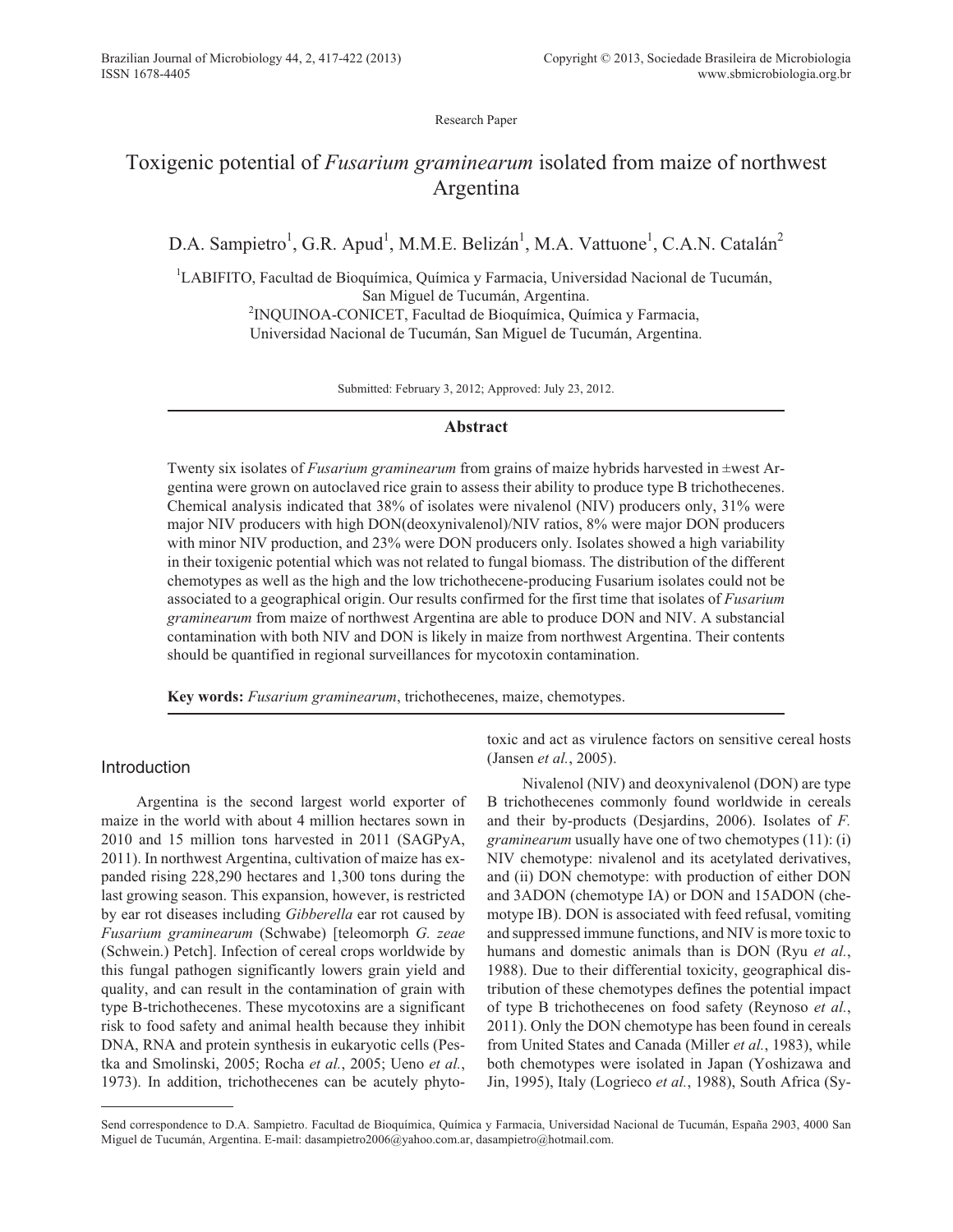denham *et al.*, 1991), and Australia (Blaney and Dodman, 1988). 2). The ability of *Fusarium graminearum* from Argentina to produce trichothecenes has been scarcely investigated and focused only on isolates collected from wheat (Alvarez *et al.*, 2009; Faifer *et al.*, 1990; Fernandez Pinto *et al.*, 2008; Lori *et al.*, 1992) and maize (Molto *et al.*, 1997) from the center of the country. Ability of *Fusarium graminearum* to produce trichothecenes is controversial in Argentina with not already well defined chemotypes (Alvarez *et al.*, 2009; Faifer *et al.*, 1990; Fernandez Pinto *et al.*, 2008; Lori *et al.*, 1992; Molto *et al.*, 1997) which are largely unknown in northwest Argentina. The purposes of this study were to determine: a) the pattern of type B trichothecenes produced by *Fusarium graminearum* isolated from maize of northwest Argentina, b) to evaluate whether there is a relationship between the type and the amount of toxin produced by these isolates and their geographical origin.

#### Materials and Methods

#### Fungal isolates

A collection of *Fusarium* were sampled from maize grains collected during 2010. Most samples were obtained from infected ears collected at different locations in the maize area of Tucumán province, in the center of northwest Argentina (Figure 1). Infected ears were harvested with a grain moisture of 20% and were obtained in 3 regions (South, East and North of Tucumán province) from northwest Argentina during the 2010 harvest season.

#### Isolation and identification of Fusarium species

Cereal grains from sampled ear were surface-sterilized for 1 min with a 5% sodium hypochlorite solution, rinsed twice in sterile distilled water and dried in a laminar flow cabinet. Then, grains were incubated in Potato Dex-



**Figure 1** - Geographical locations of *Fusarium graminearum* isolated from maize ears in Northwest Argentina during 2010.

trose Agar (PDA) at 28 °C in the dark for 7 d. All *Fusarium* isolates were subcultured on PDA and Spezieller Nahrstoffarmer Agar (SNA) using a single spore technique (Leslie and Summerell, 2006). PDA and SNA cultures were incubated at 25 °C for two to four weeks. Isolates were also grown in carnation leaf agar (CLA) according to Fisher *et al.* (1982). Cultural characters were assessed by eye and by microscopic examination. The morphology of macroconidia and chlamydospores was assessed from cultures grown on SNA and CLA. Morphological identifications of isolates were made using the criteria of Leslie and Summerell (2006). A total of 26 Fusarium isolates were recovered from the grain samples (Table 1).

Fungal isolates were also identified by a species specific PCR assay. DNA was extracted from fungal cultures. To do it, three mycelial disks were excised from the margin of a 3- to 5-d-old PDA plate cultures and crushed against the wall of a 1.5-ml Eppendorf tube using a sterile pipette tip. DNA extraction was then carried out as previously described (Querol *et al.*, 1992). The primer pair Fgr-F/Fgc-R based on IGS sequences was used for identification of *Fusarium graminearum* (Jurado *et al.*, 2005; Sampietro *et al.*, 2010). The thermal cycler conditions were: one cycle of 85 s at 94 °C, followed by 25 cycles of 30 s at 95 °C (denaturation), 30 s at 53 °C (annealing), 30 s at 72 °C (extension), and one cycle of 5 min at 72 °C. Amplification reactions were carried out in volumes of  $25 \mu L$  containing  $200$ ng of template DNA in  $3 \mu L$ , 1.25  $\mu L$  of each primer (20 mM), 0.2  $\mu$ L of 5 U mL<sup>-1</sup> Taq DNA polymerase (Invitrogen), 2.5 mL of 10XPCR buffer (20 mM  $(NH_4)_2SO_4$ ; 75 mM Tris-HCl; 50 mM ClK; pH 9), 1 µL of  $MgCl<sub>2</sub>$  (50 mM), and 0.25  $\mu$ L of dNTPs (100 mM). PCR was performed in a thermocycler (Ivema T18, Ivema desarrollos SRL, Argentina). Amplification products were detected by electrophoresis on 1.5% agarose ethidium bromide gels in 40 mM Tris-acetate and 1.0 mM EDTA 1x buffer. The PCR assay included positive and negative controls containing a known amount of template DNA (*i.e.*, from a standard strain) and a negative control without any addition of DNA. All the isolates are preserved in the LABIFITO culture collection as spore suspensions in 15% glycerol frozen at -80 °C. Isolates of *F. graminearum* identified from wheat of center Argentina (Sampietro *et al.*, 2010) were also included to check robutness of chemotype trichothecene analysis.

#### Trichothecene chemotype determination

Isolates of the Fg complex were cultured in Erlenmeyer flasks (250 mL) containing 25 g of long grain rice and 10 mL of distilled water. Flasks were autoclaved for 30 min at 121 °C, allowed to cool at room temperature for at least 24 h, and then autoclaved a second time.

Then, each flask was inoculated with 1 mL of a  $10<sup>5</sup>$ macroconidia/mL suspension obtained from a ten-day-old fungal culture grown on Spezieller Nahrstoffarmer Agar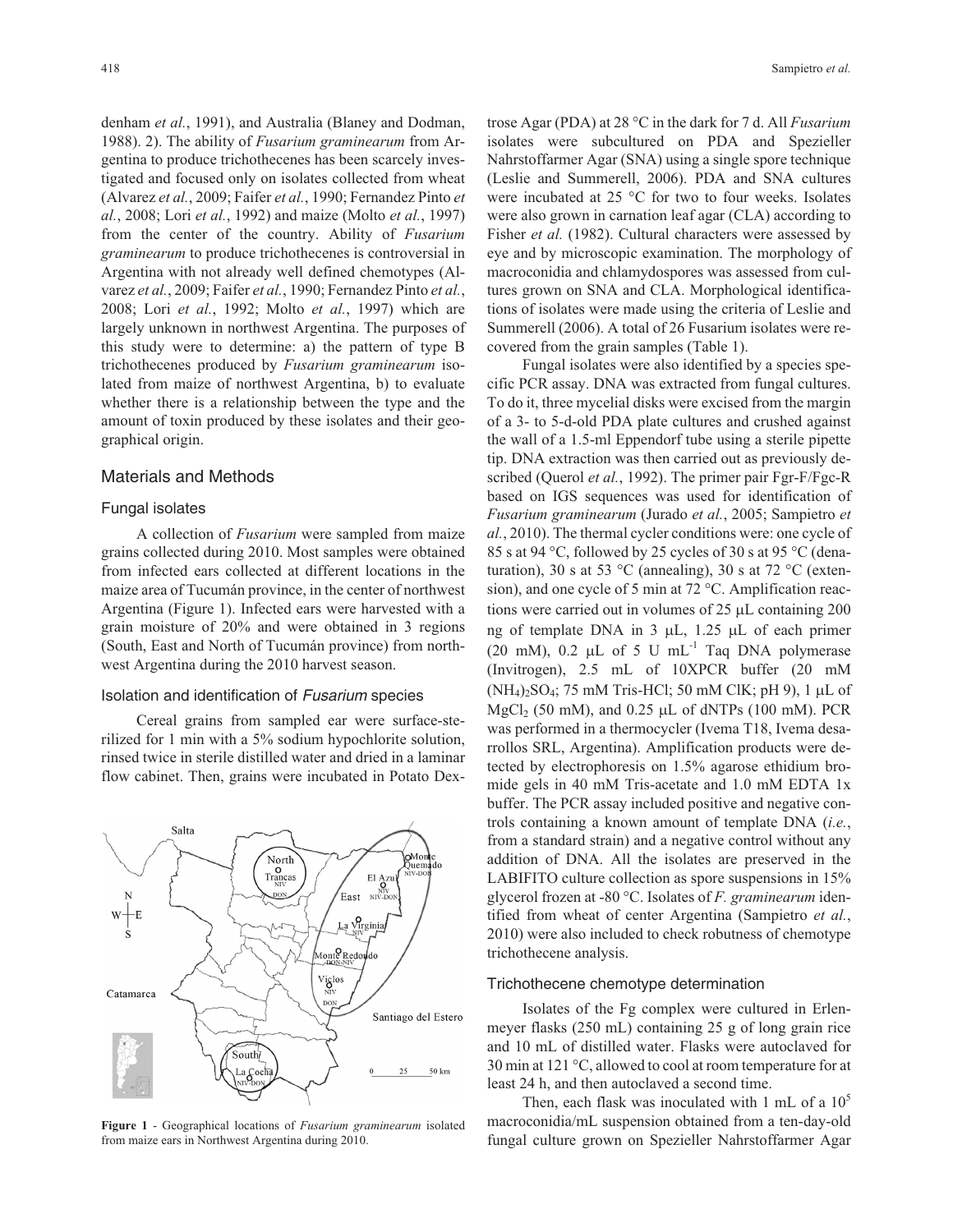|  |  |  | Table 1 - Production of trichothecenes and ergosterol by <i>Fusarium graminearum</i> isolates on autoclaved rice grain. |  |  |  |  |  |  |  |  |  |
|--|--|--|-------------------------------------------------------------------------------------------------------------------------|--|--|--|--|--|--|--|--|--|
|--|--|--|-------------------------------------------------------------------------------------------------------------------------|--|--|--|--|--|--|--|--|--|

| Isolate ID       |                      |                                        | Trichothecene content $(\mu g/g \, dry \, rice \, medium)^1$ | Ergosterol content |                |       |                  |                                 |
|------------------|----------------------|----------------------------------------|--------------------------------------------------------------|--------------------|----------------|-------|------------------|---------------------------------|
|                  |                      |                                        | <b>DON</b>                                                   | <b>NIV</b>         | 15ADON         | 3ADON | DON/NIV x<br>100 | $(\mu g/g)$ dry rice<br>medium) |
| IQ1              | AX1013 MG            | Viclos (east)                          | ND <sup>2</sup>                                              | $4.40 \pm 0.10a$   | ND             | ND    | $\frac{1}{2}$    | $1100 \pm 2a$                   |
| IQ <sub>2</sub>  | AX1013 MG            | Viclos (east)                          | ND                                                           | $2.1 \pm 0.14b$    | ND             | ND    | L,               | $847 \pm 1b$                    |
| IQ3              | NK135 TD MAX         | Viclos (east)                          | <b>ND</b>                                                    | $1.40 \pm 0.10b$   | ND             | ND    | L,               | $755 \pm 2c$                    |
| IQ38             | AGROMEN 31A31        | Trancas (north)                        | ND                                                           | $1.20 \pm 0.11b$   | ND             | ND    | L,               | $2145 \pm 4a$                   |
| IQ39             | <b>AGROMEN 31A31</b> | Trancas (north)                        | <b>ND</b>                                                    | $1.80 \pm 0.09$    | ND             | ND    | L,               | $985 \pm 2a$                    |
| IO15             | NK138 TD MAX         | La Virginia (east)                     | ND                                                           | $1.50 \pm 0.14b$   | ND             | ND    | L,               | $856 \pm 3b$                    |
| IQ17             | NK138 TD MAX         | Monte Redondo (east)                   | ND                                                           | $1.00 \pm 0.10b$   | ND             | ND    | L,               | $879 \pm 3b$                    |
| IQ18             | NK138 TD MAX         | Monte Redondo (east)                   | ND                                                           | $1.70 \pm 0.12b$   | ND             | ND    |                  | $950 \pm 4a$                    |
| IQ62             | <b>DK910 MG</b>      | El Azul (east)                         | ND                                                           | $19.70 \pm 0.50c$  | ND             | ND    | L,               | $867 \pm 1b$                    |
| IQ64             | SPS 1104             | El Azul (east)                         | <b>ND</b>                                                    | $2.60 \pm 0.10b$   | ND             | ND    | L,               | $1000\pm3\text{a}$              |
| IQ41             | <b>AX1013 MG</b>     | Trancas (north)                        | $0.40 \pm 0.01$                                              | $2.40 \pm 0.15b$   | ND             | ND    | 17               | $970 \pm 2a$                    |
| IO51             | NK138 TD MAX         | El Azul (east)                         | $0.60 \pm 0.05$                                              | $7.10 \pm 0.13d$   | ND             | ND    | 8                | $670 \pm 4$                     |
| IQ28             | MASG 34HX MG         | La Cocha (south)                       | $0.30 \pm 0.01$                                              | $5.00 \pm 0.06d$   | ND             | ND    | 6                | $890 \pm 2b$                    |
| IQ58             | 2A 120HX             | El Azul (east)                         | $0.50 \pm 0.01$                                              | $2.60 \pm 0.10b$   | ND             | ND    | 19               | $934 \pm 3a$                    |
| IQ77             | 2B 688               | Monte Quemado (east)                   | $11.40 \pm 1.10$                                             | $62.50 \pm 2.00e$  | ND             | ND    | 18               | $789 \pm 1$ b                   |
| IQ29             | NK135 TDMAX          | La Cocha (south)                       | $2.1 \pm 0.30$                                               | $6.1 \pm 0.50d$    | ND             | ND    | 34               | $687 \pm 3c$                    |
| IO <sub>34</sub> | NK135 TDMAX          | El Azul (east)                         | $1.7 \pm 0.20$                                               | $5.0 \pm 0.20d$    | ND             | ND    | 34               | $940 \pm 1a$                    |
| IQ30             | NK135 TDMAX          | La Cocha (south)                       | $0.3 \pm 0.10$                                               | $2.0 \pm 0.10b$    | ND             | ND    | 15               | $1254\pm3\mathrm{a}$            |
| IO16             | <b>AGRI 105</b>      | Monte Redondo (east)                   | $34.80 \pm 1.30$                                             | $0.60 \pm 0.10b$   | ND             | ND    | 5800             | $1987 \pm 2a$                   |
| IQ21             | <b>AGRI 105</b>      | Monte Redondo (east)                   | $26.10 \pm 0.10$                                             | $0.40 \pm 0.15b$   | ND             | ND    | 6525             | $1200 \pm 4a$                   |
| IO10             | NK138 TD MAX         | Viclos (east)                          | $39.70 \pm 1.50$                                             | <b>ND</b>          | ND             | ND    |                  | $978 \pm 1a$                    |
| IQ42             | D 390 MG             | Trancas (North)                        | $0.70 \pm 0.02$                                              | <b>ND</b>          | ND             | ND    | ä,               | $789 \pm 3c$                    |
| IQ44             | <b>DK910 MG</b>      | Trancas (North)                        | $2.5 \pm 0.10$                                               | ND                 | ND             | ND    | L,               | $679 \pm 2c$                    |
| IO45             | NK138 TD MAX         | Trancas (North)                        | $3.2 \pm 0.08$                                               | ND                 | ND             | ND    |                  | $980 \pm 1a$                    |
| IQ46             | NK138 TD MAX         | Trancas (North)                        | $5.1 \pm 0.06$                                               | ND                 | ND             | ND    | $\overline{a}$   | $1112 \pm 3a$                   |
| <b>IQ82</b>      | XTA8015              | Trancas (North)                        | $6.10 \pm 0.50$                                              | <b>ND</b>          | ND             | ND    | L,               | $689 \pm 4c$                    |
| <b>IQ108</b>     | Wheat <sup>3</sup>   | Pergamino (Buenos Ai-<br>res)          | $118.4 \pm 4.00$                                             | ND                 | $1.0 \pm 0.30$ | ND    | L,               | $879 \pm 5b$                    |
| IQ109            | Wheat                | San Antonio de Areco<br>(Buenos Aires) | $120.1 \pm 3.00$                                             | <b>ND</b>          | $1.2 \pm 0.20$ | ND    |                  | $1200 \pm 2a$                   |
| IQ110            | Wheat                | 9 de Julio (Buenos Ai-<br>res)         | $89.1 \pm 2.50$                                              | ND                 | $2.2 \pm 0.20$ | ND    |                  | $980 \pm 2a$                    |
| IQ111            | Wheat                | Junín (Buenos Aires)                   | $94 \pm 3.50$                                                | ND                 | $1.8 \pm 0.10$ | ND    | L,               | $780 \pm 3b$                    |

<sup>1</sup>Trichothecenes produced in culture on rice grain. Results are provided as mean ± standard deviation. Different letters into the same column indicate differences among means at 0.05 level (Tukey's test).

<sup>2</sup> Less than minimum level of detection (< 5 ng/g for each toxin).

<sup>3</sup>Wheat strains of *F. graminearum* with 15ADON chemotype obtained from wheat of center Argentina were included as control for chemical analysis.

(SNA) in a Petri dish at 25 °C under continuous near UV light (Sampietro *et al.*, 2010). Inoculated flasks were shaken by hand daily for 1 week to disperse the fungus throughout the rice. These cultures were incubated for 28 days at 25 °C in dark. At the end of the incubation period, the contents of the flask were lyophilized and then stored at -20 °C until analyzed for toxin. Each isolate was grown in triplicate.

Each dried sample was finely ground in a laboratory grinder and then homogenized. A sub-sample of ground rice (15 g) was extracted by mixing with 40 mL acetonitrile/water (84:16, v/v), shaken for 1.5 h on an oscillatory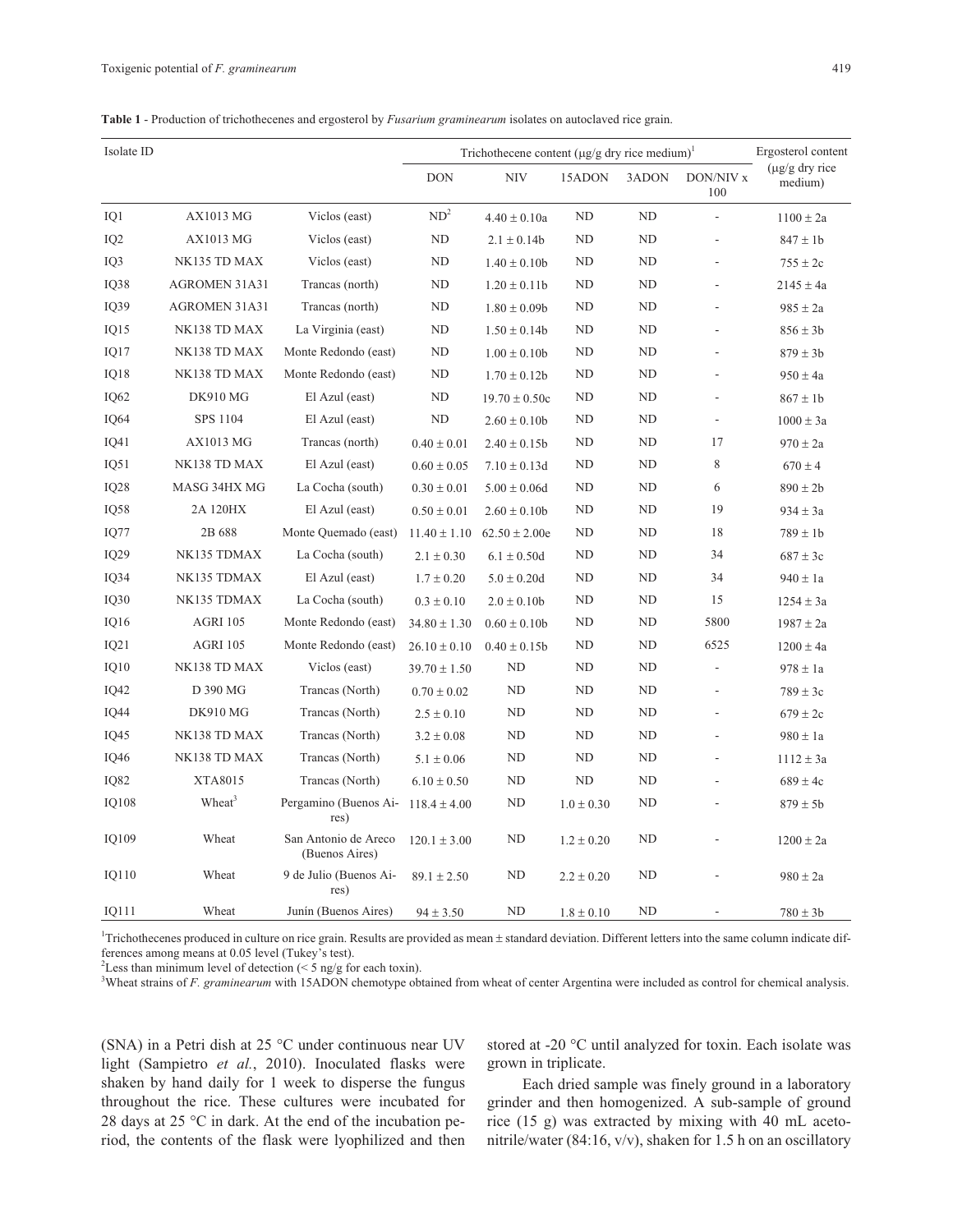shaker (150 rpm), and then filtered through Whatman No. 1 filter paper. The filtered extracts were pressed through MycoSep 230 NIV columns (Romer Labs Inc., Union, MO, U.S.A.) and 4 mL of the cleaned extract were evaporated to dryness. The residue was dissolved in 0.8 mL of acetonitrile/water (84:16, vol/vol), pressed through 0.45-µm membrane filters. These filtered samples were in a binary gradient HPLC system using a GraceSmart C18 (25 mm x  $4.7$  mm,  $5 \mu$ m) column at a flow rate of 0.5 mL/min and detection at 220 nm. Mobile phase was water acidified with 0.1% phosphoric (solvent A) and acetonitrile (solvent B). Gradient was as follows:  $0\%$  B (1 min), an increase to  $10\%$ B (4 min), an increase to 25% B (45 min), and 40% B (10 min).

Trichothecenes were quantified using external standards of deoxynivalenol, nivalenol and acetylated forms of deoxynivalenol (Sigma-Aldrich Co. St Louis,MO) injected at concentrations of 1 to 4  $\mu$ g mL<sup>-1</sup> in acetonitrile/water  $(84:16)$ . The quantification limit was 5 ng/g for each toxin.

#### Ergosterol analysis

Ergosterol concentration was assessed by HPLC in media inoculated with *F. graminearum* following Seitz *et al.* (1977), with some modifications. 15 mL of methanol and 1 g of lyophilized rice medium were mixed for 2 min in a 125 mL Erlenmeyer flask. The blend was poured into a 50 mL capped polypropylene centrifuge tube. The remaining blend from the erlenmeyer flask was washed off with 15 mL of methanol and poured into the centrifuge tube. The final extract was then centrifuged 15 min at 3,000 xg. The supernatant was poured off. The residue was re-suspended in 10 mL of methanol, shaken for 30 s, and centrifuged as before. Supernatant portions were combined, mixed with 8.5 g of KOH and 25 mL of ethanol, and refluxed for 30 min at 65 °C. The cooled, saponified mixture was diluted with 5 mL of distilled water and extracted three times with 10 mL of hexane. Hexane extracts were combined and evaporated to dryness under reduced pressure at 35 °C. The dry residue was dissolved in 5 mL methanol (HPLC grade). The solution was transferred to vials for HPLC analysis after filtration through a 0.22 µm PTFE membrane. Elution was performed at room temperature on the GraceSmart C18 (25 mm x 4.7 mm, 5  $\mu$ m) column using methanol as mobile phase at a flow rate of 0.3 mL/min and detection at 282 nm. A volume of 20  $\mu$ L was injected into the HPLC. The ergosterol peak was eluted at about 6 min. The quantification was made by external standardization (Ergosterol from Sigma, USA) with a calibration curve range from 1.0 to 15.0  $\mu$ g mL<sup>-1</sup>. Analyses were performed in triplicate.

## Statistical analysis

The data of chemical analysis were subjected to analysis of variance (ANOVA) with IBM SPSS statistics.

Means were compared using tukey's test at a significant level of  $\alpha$  = 0.05.

# **Results**

# Identity of fungal isolates

The 26 fungal isolates collected from maize grains in northwest Argentina during 2010 were morphologically identified as belonging to *Fusarium graminearum*. Identity was confirmed by the PCR assay where a 500 bp single amplicon was obtained for each *F. graminearum* isolate as described by Jurado *et al.* (2005) and Sampietro *et al.* (2010).

#### Chemical analysis of trichothecenes

Chromatograms representative of the type B trichothecene chemotypes detected in the current work are shown in Figure 2. Four groups of isolates could be differentiated (Table 1): i) NIV producers: 38% of isolates accumulated NIV in a range of concentrations comprissed between 1 and 19.7  $\mu$ g/g of dry rice medium. DON accumulation was not detected. ii) NIV and DON producers: 31% of isolates accumulated NIV in concentrations comprissed between 2 and  $62 \mu g/g$  in dry rice medium with accumulation of



**Figure 2** - Chromatograms representative of the type B trichothecene chemotypes detected in the tested isolates of *F. graminearum*. Absorbance of trichothecenes was detected at 220 nm. Retention times are indicated for nivalenol (1), deoxynivalenol (2), and 15-acetyl-deoxynivalenol (3) were 11.9; 15.15 and 25.7 min, respectively. Fv = Negative control was an isolate of *Fusarium veticillioides* (a non-trichothecene producer).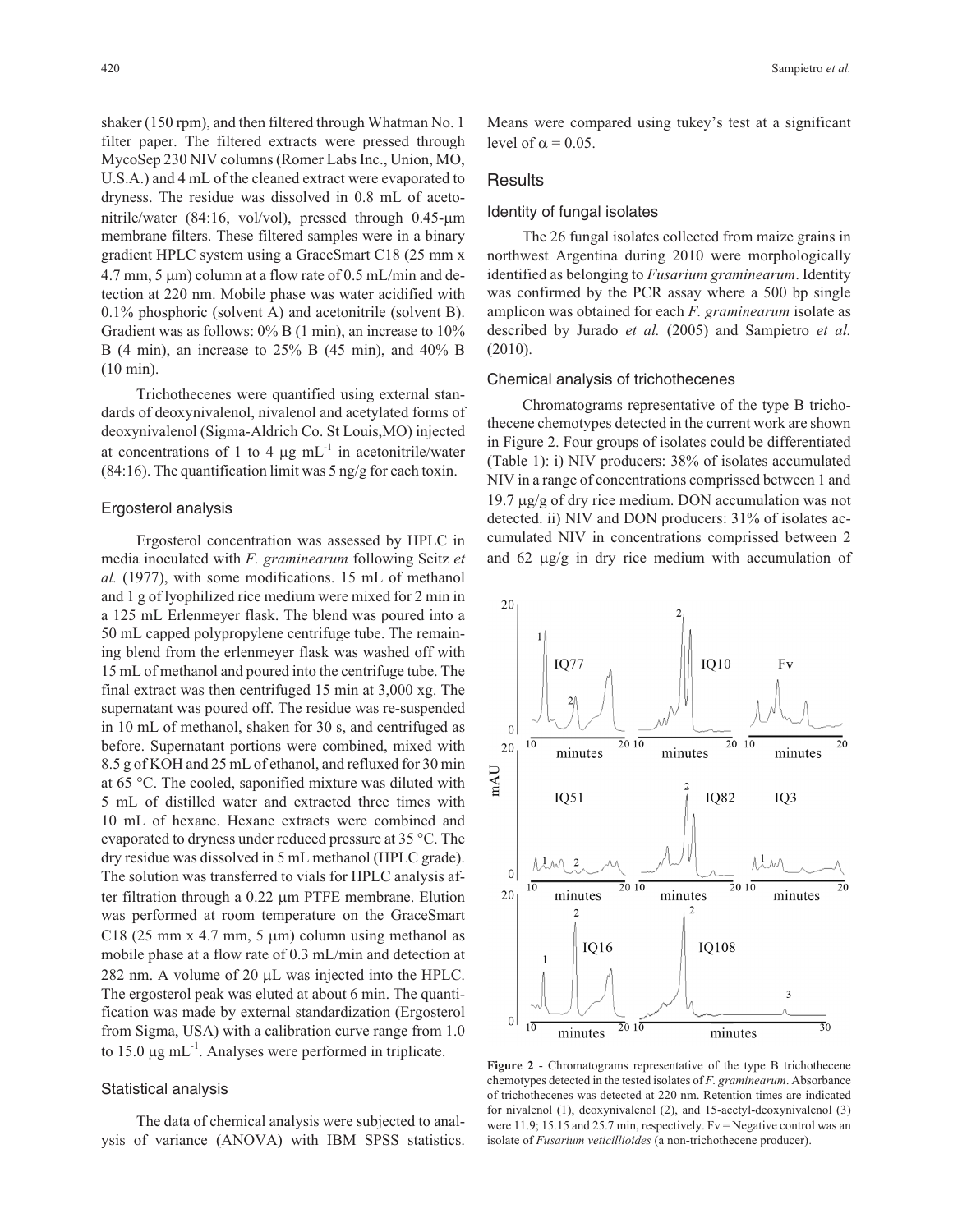6-34% DON respect to NIV (percentage of DON calculated taking NIV concentration as base 100). iii) DON and NIV producers: 8% of isolates accumulated DON in concentrations comprissed between 34.8 y 26.1  $\mu$ g/g of dry rice medium, with 1.5-1.6% of NIV respect to DON (percentage of NIV calculated taking DON concentration as base 100). iv) DON producers: 23% of isolates accumulated only DON in concentrations comprissed between 0.7 and 39.7  $\mu$ g/g dry rice medium. Acetylated forms of DON were not detected in isolates of these four groups. In contrast, isolates of *F. graminearum* obtained from wheat of center Argentina accumulated mainly DON  $(89.1-120.1 \,\mu g/g)$  dry rice medium) with low content of  $15$ ADON  $(1-2.2 \mu g/g)$  dry rice medium).

#### Ergosterol analysis

The content of ergosterol, a metabolite reflecting fungal biomass, was comprissed between  $670 \pm 4$  and  $2145 \pm 4$ 4 µg/g dry rice medium and was not correlated to NIV or DON accumulation ( $R^2$  = 0.08 and  $R^2$  = 0.02, respectively).

#### **Discussion**

The 26 fungal isolates collected in northwest Argentina were consistently identified as *F. graminearum* by both morphological and molecular criteria. The isolates were cultured in rice medium in order to detect qualitative and quantitative differences in trichothecene production among the isolates, as well as to check the relationship between trichothecene accumulation and fungal biomass. Chemical analysis indicated that from 26 isolates, 38% had NIV chemotype, 23% had a DON chemotype although not the typical IB or IA as suggested by the absence of DON acetylated forms, and 39% of the isolates seemed to be a new NIV/DON chemotype with unexpected high levels of DON accumulation. Some isolates from Japan, Hungary and Nepal able to produce NIV and DON have been reported earlier (Desjardins and Plattner, 2009; Desjardins and Proctor, 2011; Szecsi *et al.*, 2005). Our results seem to confirm the presence of unusual type B trichothecene chemotypes in *F. graminearum* from Argentina. Unexpected DON/NIV ratios also have been found on isolates of *F. graminearum* collected in wheat of center Argentina but with major DON production and 80-1500% DON respect to NIV (Dalcero *et al.*, 1997; Fernandez Pinto *et al.*, 2008). In a previous analysis of trichothecene production by *Fusarium graminearum* isolated from maize in Argentina, Molto *et al.* (1997) reported that all isolates produced DON. The 13 of 32 isolates collected in wheat of center Argentina were NIV producers mainly concentrated in the northern of Buenos Aires province (Fernandez Pinto *et al.*, 2008), and the NIV chemotype was absent from recent surveys of *Fusarium graminearum* isolates collected from across the major wheat production area in Argentina (Alvarez *et al.*, 2009; Reynoso *et al.*, 2011). Levels of DON contamination in wheat grains of Argentina seem to be higher as compared to NIV. These reports suggest that DON is most likely to appear as contaminant in freshly harvested maize and wheat of center Argentina, while our data suggest that a substancial contamination with both DON and NIV is possible in maize of northwest Argentina.

Quantities of trichothecenes accumulated by the fungal isolates were highly variable and independent of the production of fungal biomass. This variation in toxigenic potential among isolates might explain the wide range of trichothecene contents previously detected in cereal samples from Argentina (Alvarez *et al.*, 2009; Reynoso *et al.*, 2011). As reported for other *Fusarium* species that also are trichothecene producers (Bakan *et al.*, 2001), toxigenic potential of isolates could not be associated to geographical origin or with maize hybrid.

# **Conclusions**

Our results indicate a highly variable toxigenic potential of *Fusarium graminearum* in northwest Argentina. Dominance of the NIV chemotype among isolates collected from maize is of significant concern to food safety and animal production because of the greater toxic potential of NIV relative to DON. Unusual trichothecene chemotypes were identified with unexpected enhanced DON production. Maize grain from northwest Argentina could be naturally contaminated with both DON and NIV, and further studies will be focus to assess the real impact of the *Fusarium graminearum* in regional contamination of maize grains.

# Acknowledgments

This work has been partially supported by grants from CONICET and SECyT (Argentina).

## References

- Alvarez CL, Azcarate MP, Fernández Pinto V (2009) Toxigenic potential of *Fusarium graminearum sensu stricto* isolates from wheat in Argentina. International Journal of Food Microbiology 135:131-135.
- Bakan B, Pinson L, Cahagnier B, Melcion D, Sémon E, Richard-Molard D (2001) Toxigenic potential of *Fusarium culmorum* strains isolated from French wheat. Food Additives and Contaminants 18:998-1003.
- Blaney BJ, Dodman RL (1988) Production of the mycotoxins zearalenone, deoxynivalenol and nivalenol by isolates of *Fusarium graminearum* Groups 1 and 2 from cereals in Queensland. Australian Journal of Agricultural Research 39:21-29.
- Dalcero A, Torres A, Etcheverry M, Chulze S, Varsavsky E (1997) Occurrence of deoxynivalenol and *Fusarium graminearum* in Argentinian wheat. Food Additives and Contaminants 14:11-14.
- Desjardins AE (2006) Fusarium Mycotoxins: Chemistry, Genetics, and Biology. APS Press, St. Paul.